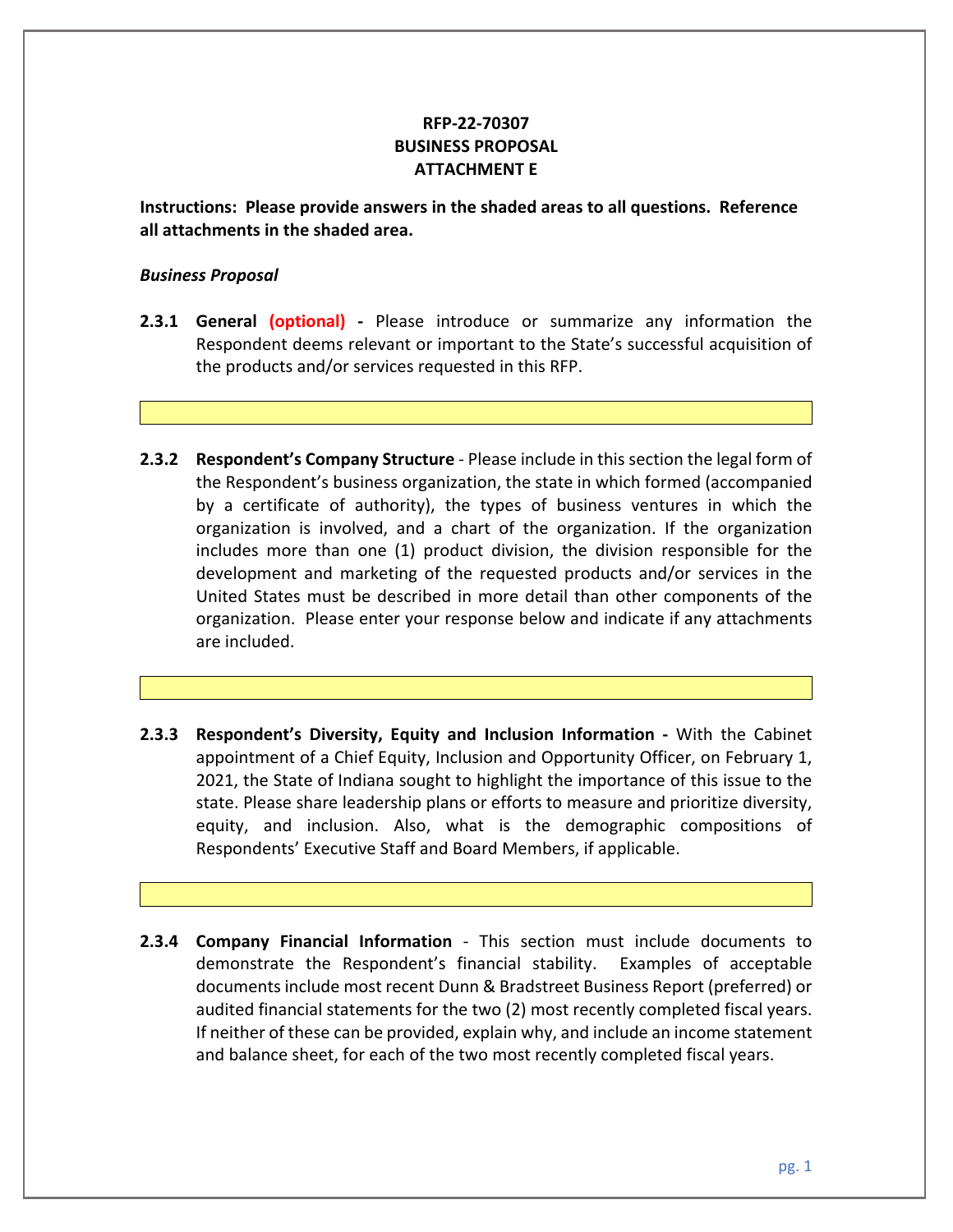If the documents being provided by the Respondent are those of a parent or holding company, additional information should be provided for the entity/organization directly responding to this RFP. That additional information **should explain the business relationship between the entities and demonstrate the financial stability of the entity/organization which is directly responding to this RFP.**

- **2.3.5 Integrity of Company Structure and Financial Reporting** This section must include a statement indicating that the CEO and/or CFO, of the responding entity/organization, has taken personal responsibility for the thoroughness and correctness of any/all financial information supplied with this proposal. The areas of interest to the State in considering corporate responsibility include the following items: separation of audit functions from corporate boards and board members, if any, the manner in which the organization assures board integrity, and the separation of audit functions and consulting services. The State will consider the information offered in this section to determine the responsibility of the Respondent under IC 5-22-16-1(d).
- **2.3.6 Contract Terms/Clauses**  Please provide the requested information in RFP Section 2.3.6. Additional rows may be added if necessary.

| <b>Contract Term</b><br><b>Identifier and Header</b> | <b>Suggested Language</b><br>Change | Rationale for suggested<br>change |
|------------------------------------------------------|-------------------------------------|-----------------------------------|
|                                                      |                                     |                                   |
|                                                      |                                     |                                   |
|                                                      |                                     |                                   |

**2.3.7 References** - Reference information is captured on **Attachment H** Respondent should complete the reference information portion of the **Attachment H** which includes the name, address, and telephone number of the client facility and the name, title, and phone/fax numbers of a person who may be contacted for further information if the State elects to do so. The rest of **Attachment H** should be completed by the reference and **emailed DIRECTLY** to the State. The State should receive [AGENCY INSERT NUMBER NEEDED] (#) **Attachment Hs** from clients for whom the Respondent has provided products and/or services that are the same or similar to those products and/or services requested in this RFP. **Attachment H** should be submitted to [idoareferences@idoa.in.gov.](mailto:idoareferences@idoa.in.gov) **Attachment H** should be submitted no more than ten (10) business days after the proposal submission due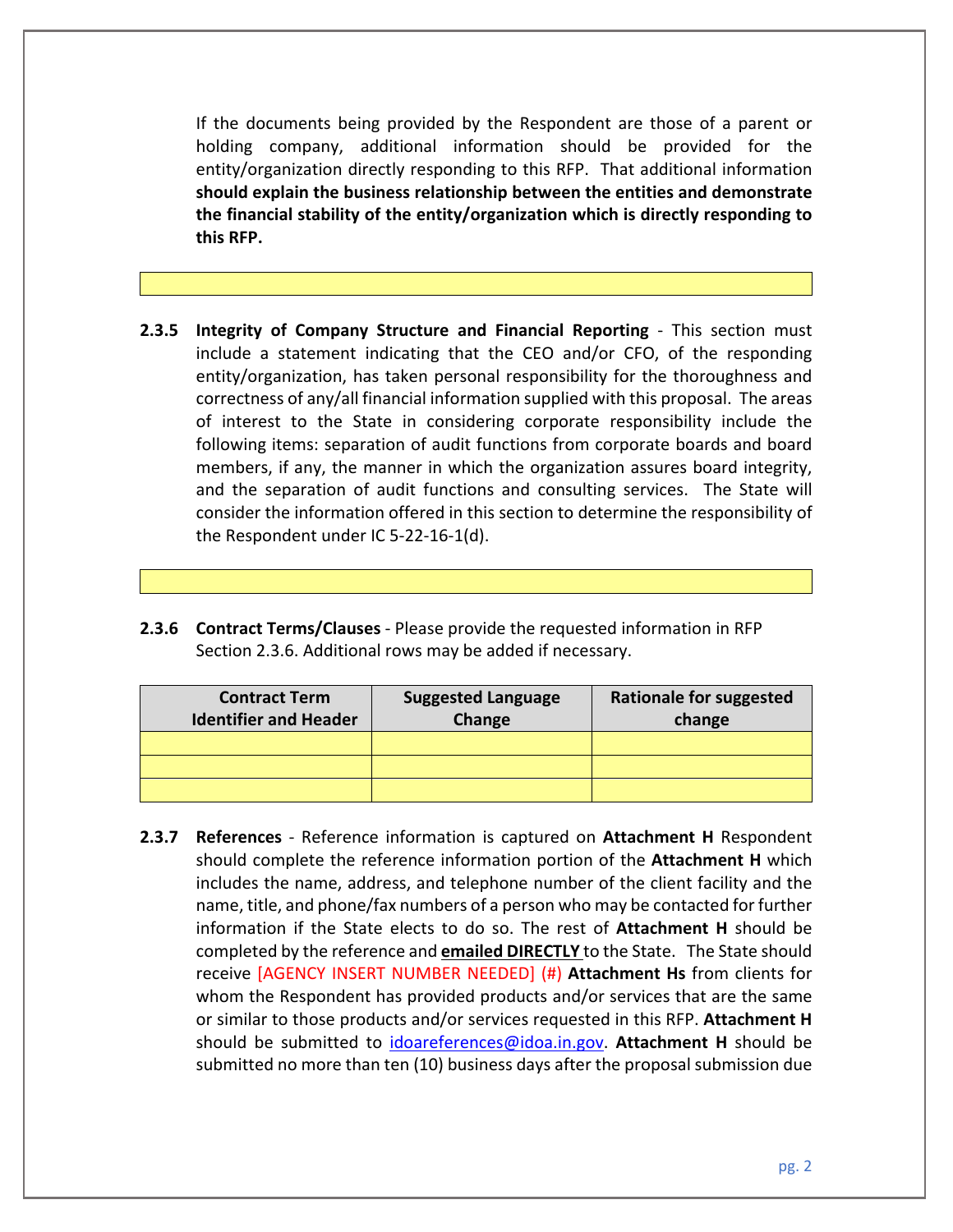date listed in Section 1.24 of the RFP. Please provide the customer information for each reference.

| <b>Customer 1</b>                     |  |
|---------------------------------------|--|
| Legal Name of Company or Governmental |  |
| Entity                                |  |
| <b>Company Mailing Address</b>        |  |
| Company City, State, Zip              |  |
| <b>Company Website Address</b>        |  |
| <b>Contact Person</b>                 |  |
| <b>Contact Title</b>                  |  |
| <b>Company Telephone Number</b>       |  |
| <b>Company Fax Number</b>             |  |
| <b>Contact E-mail</b>                 |  |
| <b>Industry of Company</b>            |  |
| <b>Customer 2</b>                     |  |
| Legal Name of Company or Governmental |  |
| Entity                                |  |
| <b>Company Mailing Address</b>        |  |
| Company City, State, Zip              |  |
| <b>Company Website Address</b>        |  |
| <b>Contact Person</b>                 |  |
| <b>Contact Title</b>                  |  |
| Company Telephone Number              |  |
| Company Fax Number                    |  |
| <b>Contact E-mail</b>                 |  |
| Industry of Company                   |  |
| <b>Customer 3</b>                     |  |
| Legal Name of Company or Governmental |  |
| Entity                                |  |
| <b>Company Mailing Address</b>        |  |
| Company City, State, Zip              |  |
| <b>Company Website Address</b>        |  |
| <b>Contact Person</b>                 |  |
| <b>Contact Title</b>                  |  |
| Company Telephone Number              |  |
| Company Fax Number                    |  |
| <b>Contact E-mail</b>                 |  |
| <b>Industry of Company</b>            |  |

2.3.8 **Registration to do Business** – Per RFP 2.3.8, Respondents providing the products and/or services required by this RFP must be registered to do business by the Indiana Secretary of State. The Secretary of State contact information may be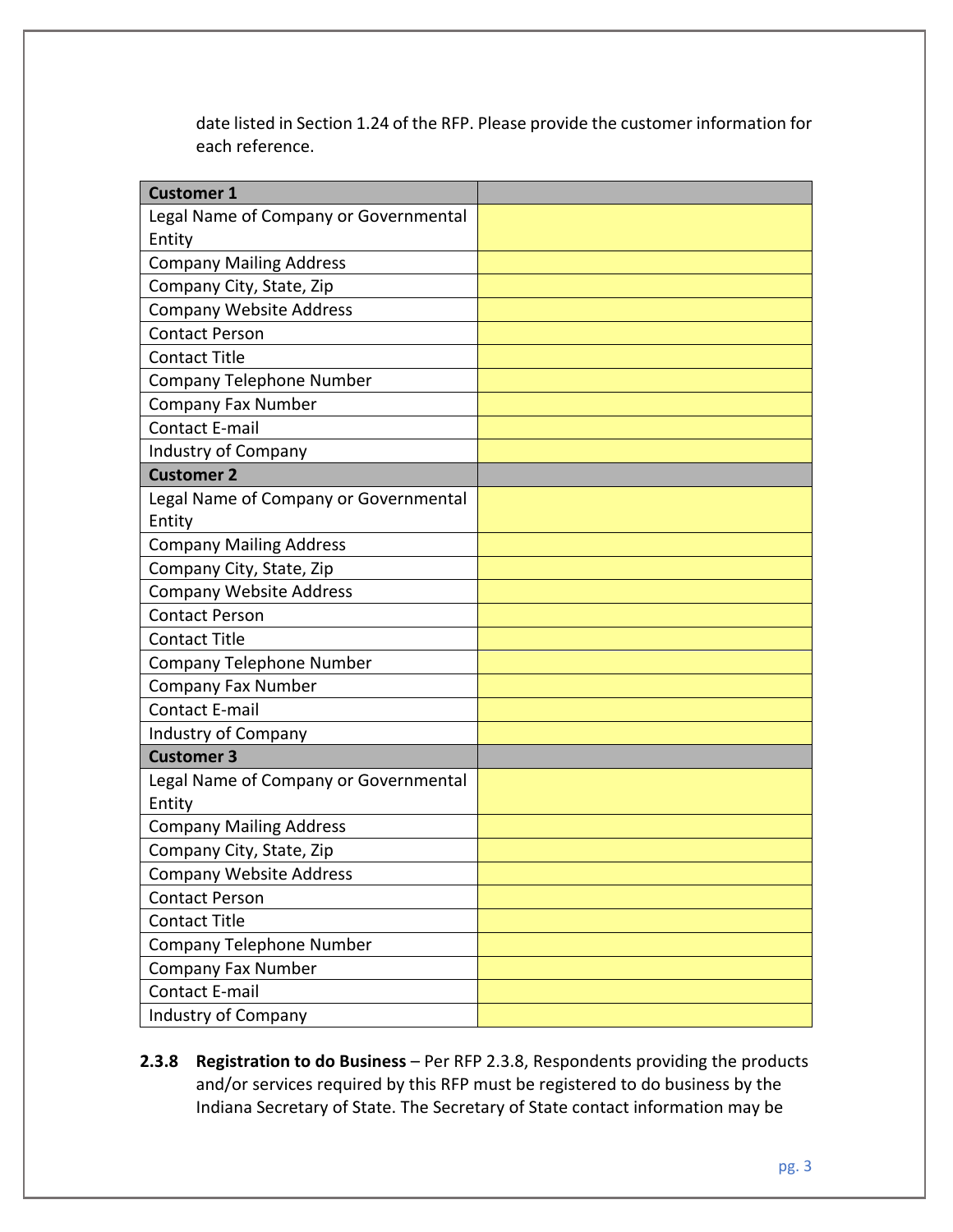found in Section 1.18 of the RFP. This process must be concluded prior to contract negotiations with the State. It is the successful Respondent's responsibility to complete the required registration with the Secretary of State. Please indicate the status of registration, if applicable. Please clearly state if you are registered and if not provide an explanation.

**2.3.9 Authorizing Document -** Respondent personnel signing the Executive Summary of the proposal must be legally authorized by the organization to commit the organization contractually. This section shall contain proof of such authority. A copy of corporate bylaws or a corporate resolution adopted by the board of directors indicating this authority will fulfill this requirement. Please enter your response below and indicate if any attachments are included.

## **2.3.10 Diversity Subcontractor Agreements** -

- **a.** Per RFP Section 1.21, Minority & Women's Business Enterprises (MBE/WBE), and 1.22 Indiana Veteran Owned Small Business Subcontractor (IVOSB), explain process followed to engage with potential MBE, WBE and IVOSB owned, Indiana certified businesses listed on Division of Supplier Diversity site. List the businesses invited to discuss the opportunity for potential partnership.
- **b.** If not proposing each MBE, WBE or IVOSB subcontractor partnership, explain the rationale for declining to do so. Complete this for each category not proposed.

**2.3.11 Evidence of Financial Responsibility** – Removed at the request of the agency.

**2.3.12 General Information** - Each Respondent must enter your company's general information including contact information.

| <b>Business Information</b> |  |
|-----------------------------|--|
| Legal Name of Company       |  |
| Contact Name                |  |